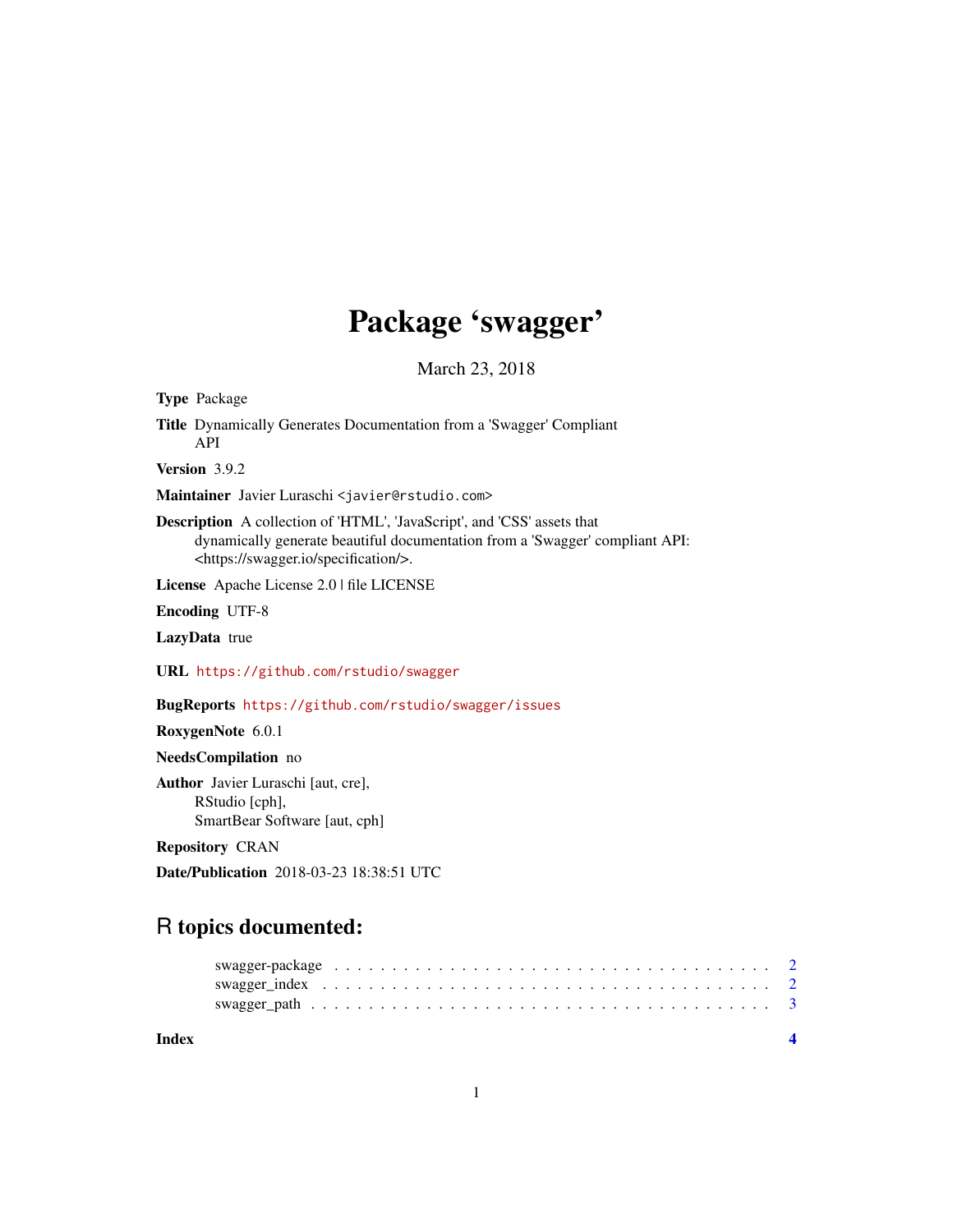<span id="page-1-0"></span>

#### Description

Swagger is a collection of HTML, Javascript, and CSS assets that dynamically generate beautiful documentation from a Swagger-compliant API.

#### Details

The main purpose of this package is to enable package authors to create APIs that are compatible with <https://swagger.io/> and <https://www.openapis.org/>.

To learn more about Swagger visit: <https://swagger.io/swagger-ui/>

#### Author(s)

Maintainer: Javier Luraschi <javier@rstudio.com>

Authors:

• SmartBear Software [copyright holder]

Other contributors:

• RStudio [copyright holder]

#### See Also

Useful links:

- <https://github.com/rstudio/swagger>
- Report bugs at <https://github.com/rstudio/swagger/issues>

swagger\_index *Path to Swagger Index*

#### Description

Retrieves the path to the swagger index file.

#### Usage

swagger\_index()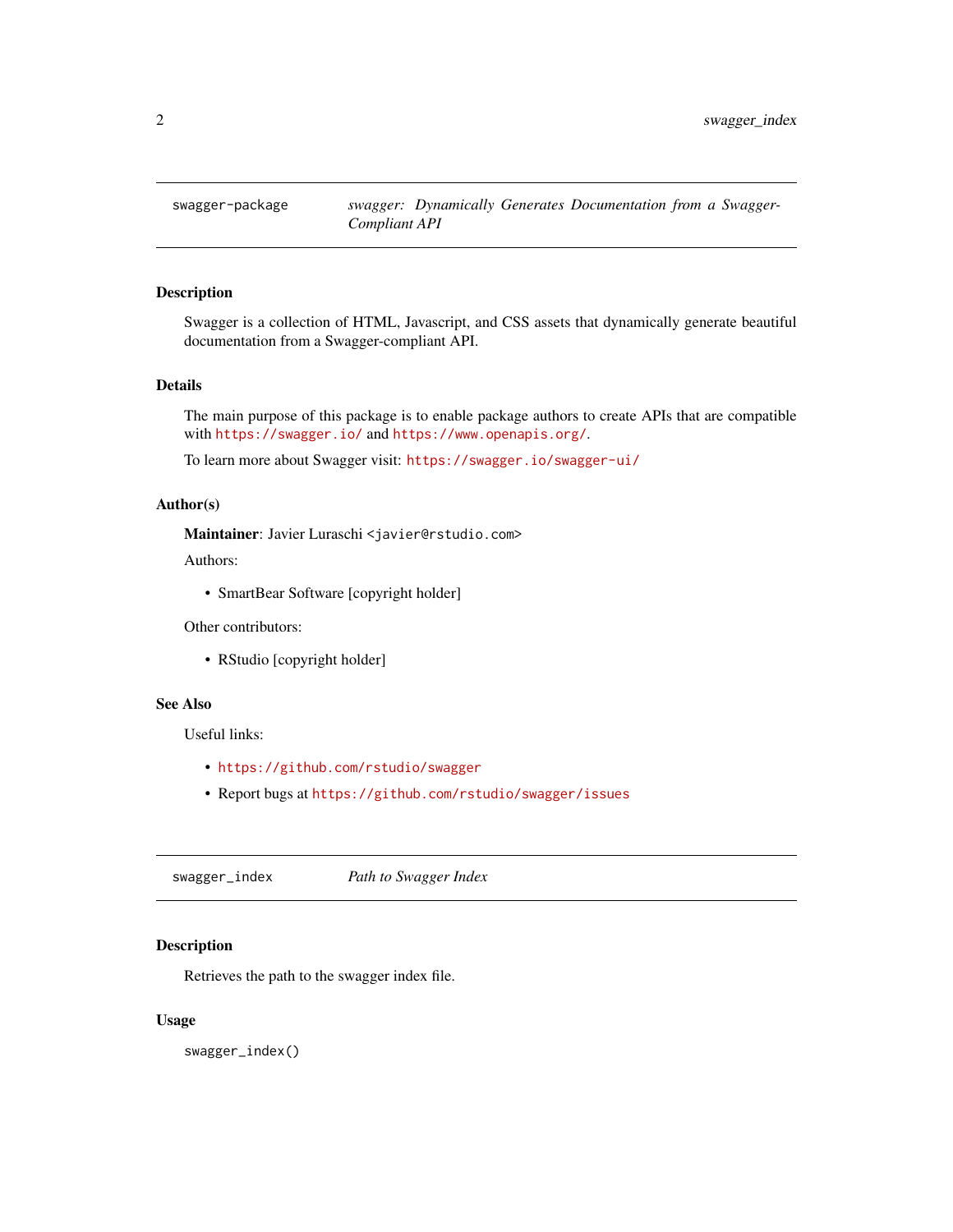#### <span id="page-2-0"></span>swagger\_path 3

#### Examples

```
if (interactive()) {
  browseURL(swagger_index())
} else {
  print(paste("You can use swagger under: ", swagger_index()))
}
```
swagger\_path *Path to Swagger Resources*

#### Description

Retrieves the path to swagger resources.

#### Usage

swagger\_path()

#### Examples

```
if (interactive()) {
  browseURL(swagger_path())
} else {
  print(paste("You can explore swagger resources under: ", swagger_path()))
}
```